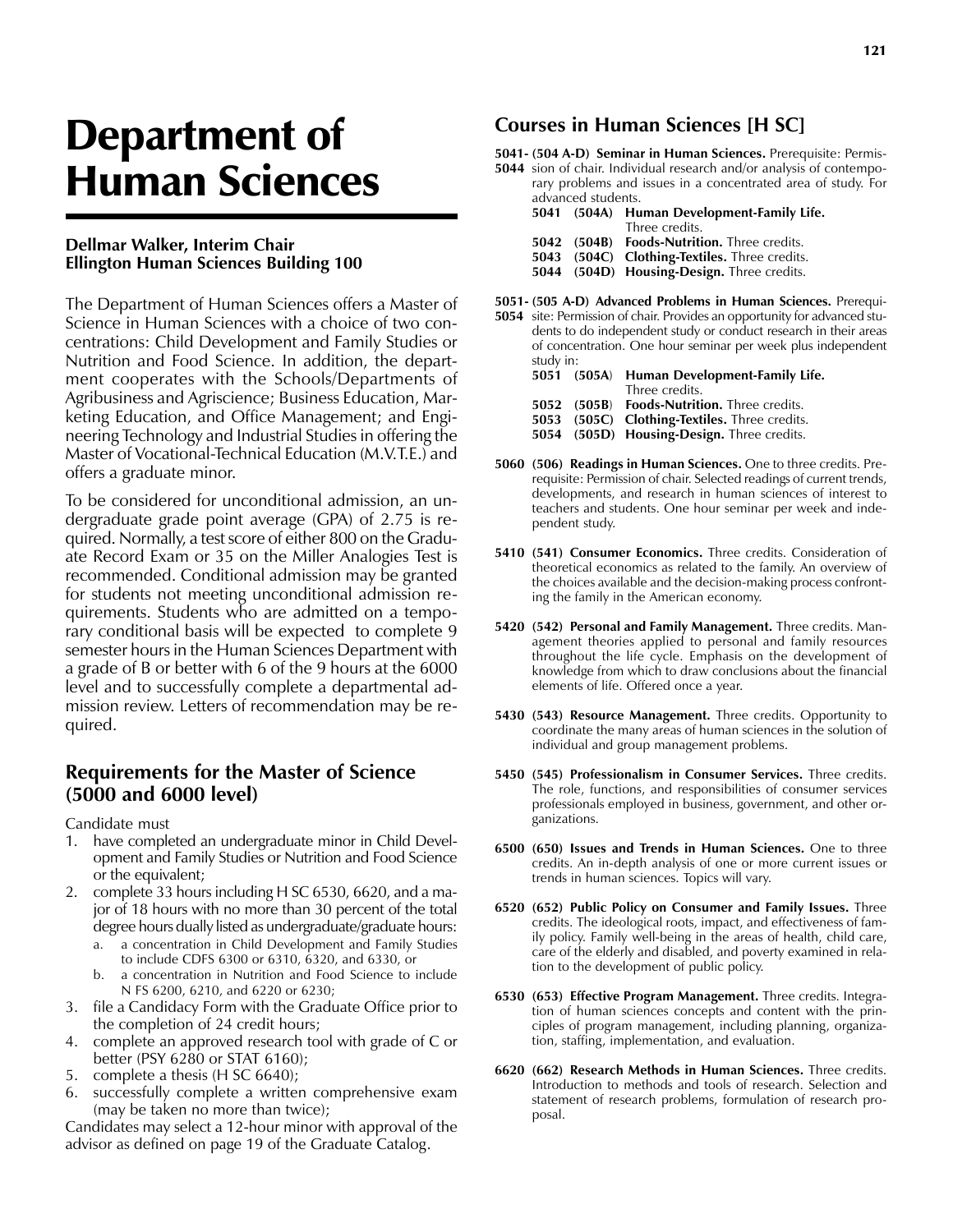**6640** (**664) Thesis Research.** One to six credits. Selection of a research problem, review of pertinent literature, collection and analysis of data, and composition of thesis. Once enrolled, student should register for at least one credit hour of master's research each semester until completion. S/U grading.

# **Courses in Textiles, Merchandising, and Design [TXMD]**

- **5130 (513) History of Costume.** Three credits. Survey of clothing and design from ancient to modern times; consideration given to social economic, and cultural conditions reflected in dress.
- **5170 (517) Social Aspects of Clothing.** Three credits. Principles of sociology and psychology applied to the study of clothing behavior. Research methods for studying socio-psychological aspects of clothing included. Offered once a year.

## **Courses in Nutrition and Food Science [N FS]**

- **5200 (520) Diet and Disease.** Three credits. Prerequisites: BIOL 2030, N FS 4270. Nutritional problems in disease and modifications of normal diet to meet dietary requirements of pathological conditions. Offered once a year.
- **5210 (521) Nutrition in Aging.** Three credits. Prerequisite: N FS 1240 or 2220. Nutritional needs of elderly individuals and how these requirements are affected by physiological, pathological, and socioeconomic changes associated with aging. Emphasis on assessment, nutrition counseling skills, and resources to assist elderly individuals with adequate nutrient intake. Offered once a year.
- **5220 (522) Food Systems Management I.** Three credits. Prerequisite: N FS 3200 or 3210 or permission of instructor. Principles and production of quantity foods. Emphasis on types of food service systems, delivery systems, menu planning and evaluation, procurement, receiving, quality control, inventory, cost containment, safety, and sanitation. Five hours per week.
- **5240 (524) Experimental Food Study.** Three credits. Prerequisites: N FS 3200 and CHEM 2030 or permission of instructor. Chemical and physical factors affecting the flavor, texture, color, and appearance of food. Emphasis on evaluation of sensory qualities of food using subjective and objective measurements and new food product development. Offered once per year.
- **5250 (525) Child Nutrition.** Three credits. Prerequisite: N FS 1240 or 2220. Nutritional needs during pregnancy, infancy, and childhood related to physical and mental development. Emphasis on cultural, social, and psychological aspects of the development of food patterns and nutrition education resources.
- **5260 (526) Food Safety Issues from Production to Consumption.** Three credits. Food safety issues that impact food production, food storage and transportation, food processing, and food consumption within food production facilities, the home, and food service facilities. Consumer concerns evaluated based on risk theory and scientific evaluation of safety, including decisionmaking through critical thinking. Food standards and regulations designed to improve safety of food also discussed.
- **5270 (527) Advanced Nutrition.** Three credits. Prerequisite: N FS 1240 or 2220. Nutrient utilization, cellular metabolism, and nutritional status assessment. Participation includes seminar presentation on a current issue in nutrition. Offered once a year.
- **5280 (528) Food Systems Management II.** Three credits. Functions of management applied to food service industry. Emphasis on systems approach to food service operation, organizational structure, personnel management, leadership and management styles, work improvement, and labor relations. Offered once a year.
- **5290 (529) Dietetic Practicum.** Six credits. Prerequisites: N FS 4200 and 4220. Practical preparation in clinical dietetics. Clinical experience provided with the cooperation of Middle Tennessee Medical Center and other facilities. For dietetics students only. Offered summer only.
- **5800 (580) Diet and Disease Seminar.** One credit. To be taken concurrently with N FS 5200. Nutrition and Food Science majors only. Practice in applying the knowledge base acquired in N FS 5200 to structured case studies and development of the critical thinking skills needed to design accurate and systematic nutrition care plans in the clinical setting.
- **6200 (620) Metabolism of Carbohydrates, Lipids, and Proteins.** Three credits. Prerequisite: CHEM 3530 or equivalent. Sequential to N FS 5270 or equivalent. Advanced study of carbohydrates, lipids, and proteins with emphasis on the metabolic interactions at the cellular, tissue, and organ levels. Offered alternate years.
- **6210 (621) Vitamin and Mineral Metabolism.** Three credits. Prerequisite: CHEM 3530 or equivalent. Sequential to N FS 5270 or equivalent. Metabolic functions and mechanisms of micronutrient action in human nutrition with an emphasis on physiological requirements, assessment techniques, and interrelationships in disease prevention. Offered alternate years.
- **6220 (622) Food Industry Applied Nutrition.** Three credits. Integration of food technological considerations, nutrition attributes, consumer perceptions, and socio-demographic influences to determine food choice, and thus diet quality.
- **6230 (623) Advanced Clinical Nutrition.** Three credits. Sequential to N FS 5200 and 5270. Integration of the principles of basic biological diseases in the pathogenesis, diagnosis, and management of the nutritional aspects of disease including nutritional assessment and dietary implication in the etiology of disease.
- **6290 (629) Clinical Dietetics.** Six credits. Planned educational experiences in administration of food service systems and experiences in a health care facility applying principles of normal and clinical nutrition to nutritional problems occurring throughout the life cycle.

## **Courses in Child Development and Family Studies [CDFS]**

- **5140 (514) Violence in the Family.** Three credits. (Same as SOC 5140.) Causes, dynamics, and consequences of violence in the family. Includes the discussion of violence toward children, spouses, dating partners, siblings, and elders. Emphasizes the social conditions which lead to these types of violence.
- **5300 (530) Nursery School Practicum.** Three credits. Prerequisites: CDFS 2350, 3310, 4370 or permission of instructor. Advanced information and skills working with three- and four-year olds. Lab interaction with children; planning and implementation of curriculum. Three-hour laboratory plus two-hour seminar per week.